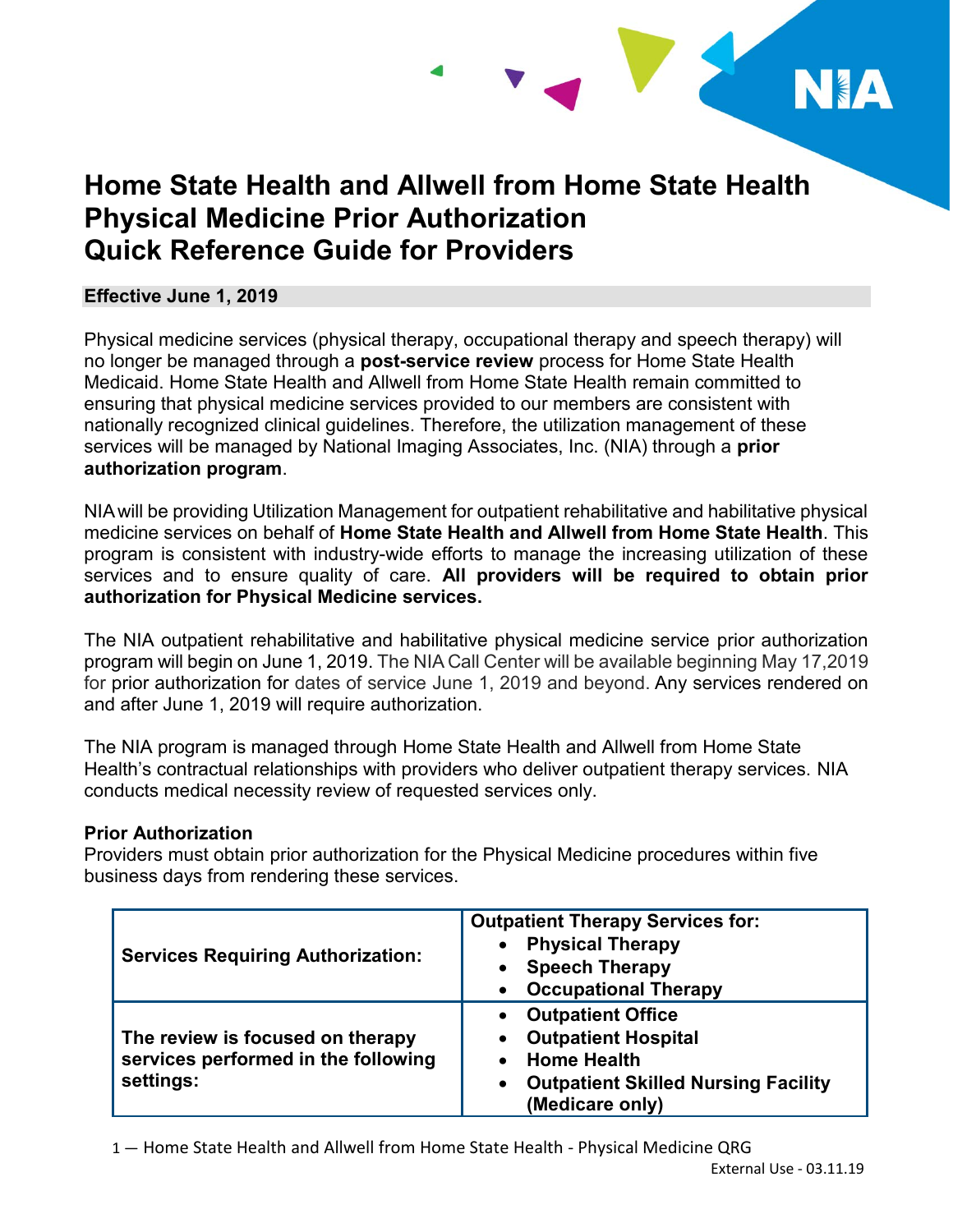**Note: Therapy provided in Hospital ER, Inpatient and Observation status, Acute Rehab Hospital Inpatient, Inpatient and Outpatient Skilled Nursing Facility (for Medicaid members) and Inpatient Skilled Nursing (for Medicare members) settings are excluded from this program.** 

- The CPT codes for PT and OT initial evaluations do not require an authorization. evaluation date will require authorization within five business days and prior to billing. However, all other billed CPT codes even if performed on the same date as the initial
- **All Speech Therapy codes, including initial evaluation, require authorization.**

 **Payment will be denied for services performed without a necessary prior authorization, and the member cannot be balance-billed for such services.** 

## **Submitting Prior Authorization Requests**

- There are two ways to submit prior authorization -- either through NIA's Website at [www.RadMD.com](http://www.RadMD.com) or by calling NIA:
	- **Medicaid: 855-694-4663**
	- Allwell D-SNP: 833-298-3361
	- Allwell HMO: 855-766-1452
- When requesting an authorization please provide the name, address and TIN of the facility that will be used for billing the services.

# **Information Needed to Submit Prior Authorization Requests**

To expedite the prior authorization process, please have the appropriate information ready before logging into NIA's Website, [www.RadMD.com](http://www.RadMD.com) or calling NIA's Call Center.

- Name, address and TIN of the facility that will be used for billing the service.
- Member name, ID number and date of birth
- Rendering provider discipline (PT, OT, DC, DO, MD, etc.)
- Name of office or facility where the service will be performed
- **Date of initial evaluation**
- $\blacksquare$  ICD-10 code(s)
- **Details justifying therapy** 
	- Initial Evaluation or Re-evaluation findings
		- Functional Outcome/Standardized Test Scores
		- Baseline functional status and Impairments
		- Objective tests and measures
		- Specific functional goals
		- Interventions to be utilized
	- Plan of Care/Treatment Plan



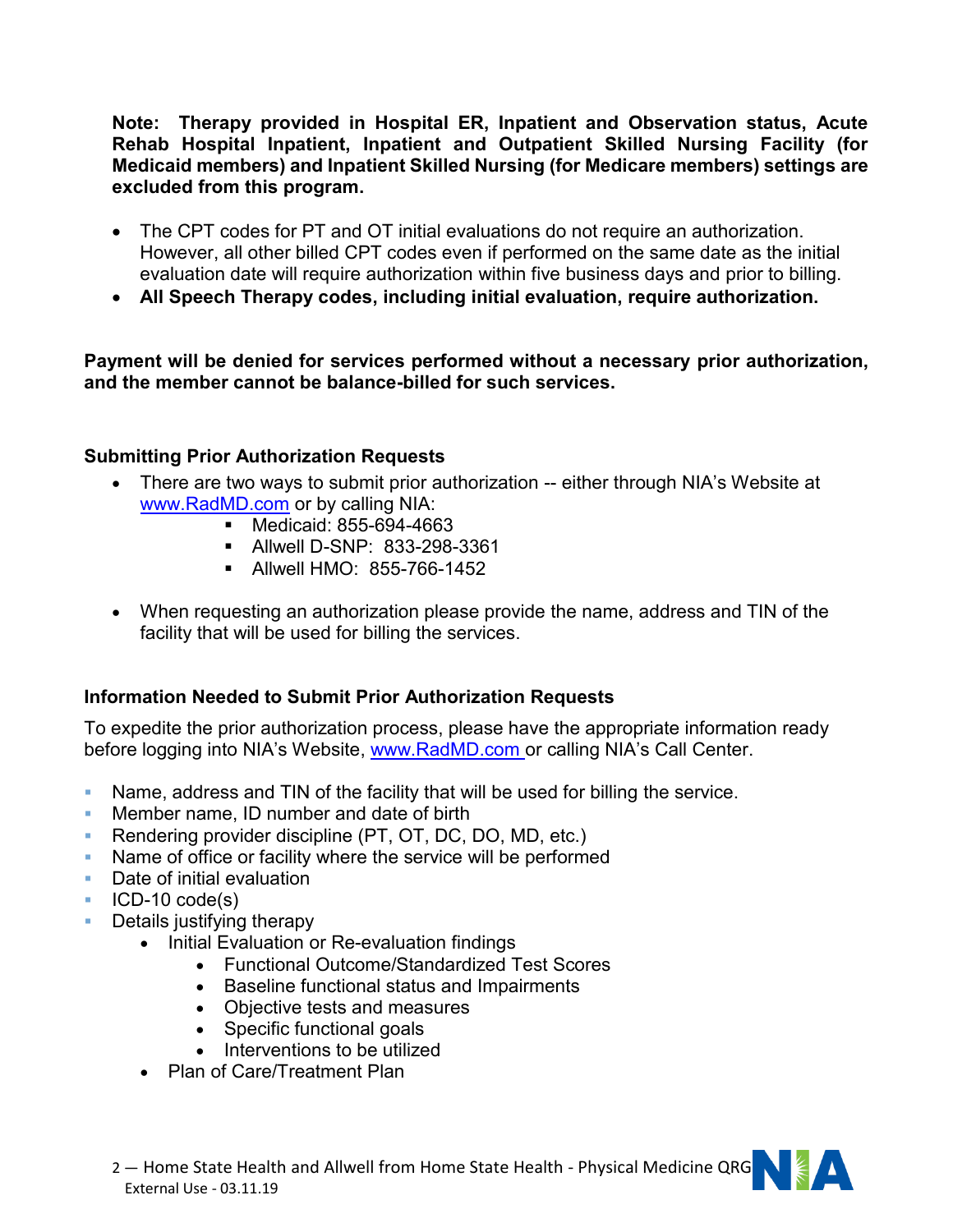- **Please be prepared to provide the following information, if requested** 
	- Initial Evaluation/Re-evaluation
	- $\bullet$  Progress note(s)
	- Treatment notes
	- Previous Discharge summary if recent therapy
	- Plan of Care

## **Website Access**

- It is the provider's responsibility to access NIA's Website, [www.RadMD.com](http://www.RadMD.com) or call for prior authorization. Patient symptoms, past clinical history and prior treatment information will be required and should be available at the time of the contact.
- To get started, go to [www.RadMD.com](http://www.RadMD.com) click the New User button and submit a RadMD  Application for New Account by selecting "**Physical Medicine Practitioner**." Your RadMD login information should not be shared.
- You can request prior authorization at [www.RadMD.com.](http://www.RadMD.com) RadMD is available 24/7, except when maintenance is performed once every other week after business hours.
- If you are requesting prior authorizations through the NIA Website, [www.RadMD.com](http://www.RadMD.com) and your request is pended, you will receive a tracking number and you will be required to submit additional clinical information to complete the process.
- You can check on the status of patient prior authorizations quickly and easily by going to the "View my Requests" tab to view all outstanding prior authorizations.
- The NIA Website, [www.RadMD.com](http://www.RadMD.com) cannot be used for medically urgent or expedited prior hours. Those requests must be processed by calling NIA by calling the phone numbers listed below. authorization requests that occur during business

#### **Access Provider Selfservice at:**  [www.RadMD.com](http://www.RadMD.com)

**NIA Provider Service Line at: 1-800-327-0641.** 

# **Telephone Access**

- Call center hours of operation are Monday through Friday, 8 a.m. to 5 p.m. CST. You may obtain a prior authorization request by calling NIA at:
	- Medicaid: 855-694-4663
	- Allwell D-SNP: 833-298-3361
	- Allwell HMO: 855-766-1452
- If you have questions or need more information about this physical medicine prior authorization program, you may contact the NIA Provider Service Line at: 1-800-327-0641.
- NIA can accept multiple requests during one phone call.

### **Submitting Claims**

- Please continue to submit claims to Home State Health as you currently do today.
- **We strongly encourage EDI claims submission.**